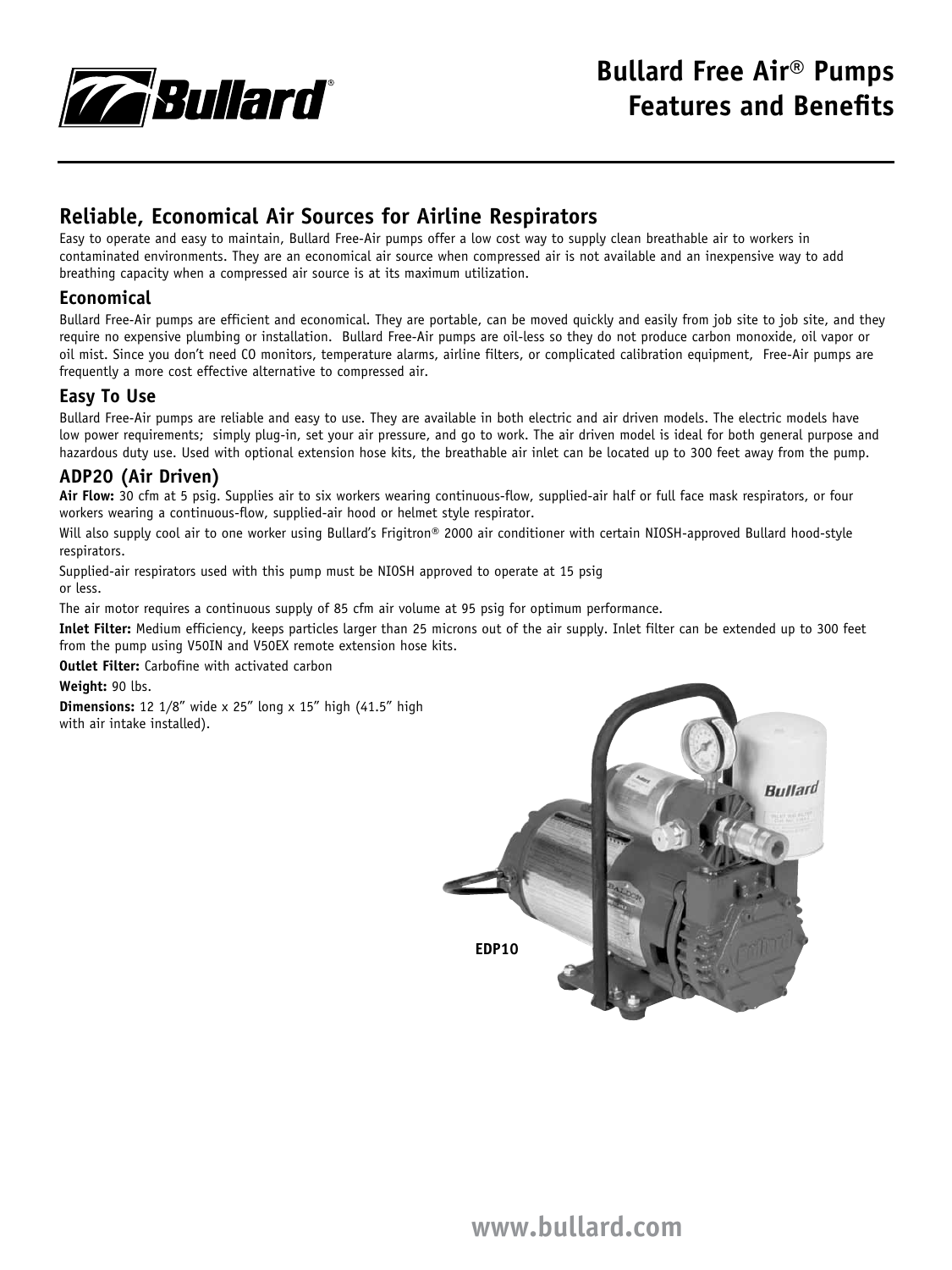

#### **EDP16TE**

AIR FLOW: 16cfm at 5 psig. Supplies air to three workers wearing continous-flow, supplied-air half or full face mask repirators, or two workers wearing a continuous-flow, supplied-air hood or helmet style respirator.

Supplied-air respirators used with this pump must be NIOSH approved to operate at 15 psig or less.

Operates with a totally enclosed fan cooled motor. For use in oily, moist or dusty conditions.

**Inlet Filter:** Medium efficiency, keeps particles larger thatn 25 microns out of the air supply. Inlet filter can be extended up to 300 feet from the pump using V50IN and V50EX remote extension hose kits.

**Outlet Filter:** Carbofine with activated carbon

**Weight:** 98 lbs.

**Dimensions:** 14" wide x 28" long x 16" high.

#### **EDP16HAZ**

Same features as EDP16TE plus:

Hazardous-duty motor complies with National Electric Code requirements for hazardous atmospheres.

Thermal overload and starter/contactor to be provided by the user.



#### **EDP30**

AIR FLOW: 30 cfm at 10 psig. Supplies air to six workers wearing contnuous-flow, supplied-air half or full face mask repirators, or four workers wearing a continuous-flow, supplied-air hood or helmet style respirator.

Will also supply cool air to two workers using Bullard's Frigitron<sup>®</sup> 2000 air conditionaer with certain NIOSH-approved Bullard hoodstyle respirators.

Supplied-air respirators used with this pump must be NIOSH approved to operate at 30 psig or less.

Air supply hose quick-disconnect pod can be extended 300 feet from pump using V60 extension hose kits.

Open drop-proof motor drive, for use in clean, dry areas.

**Inlet Filter:** Medium efficiency, keeps particles larger than 25 microns out of the air supply.

**Outlet Filter:** Carbofine with activated carbon

**Weight:** 292 lbs.

**Dimensions:** 26" wide x 38" long x 32" high.

#### **EDP30**

AIR FLOW: 50 cfm at 10 psig. Supplies air to ten workers wearing continuous-flow, supplied-air half or full face mask respirators, or seven workers wearing a continuous-flow, supplied-air hood or helmet style respirator.

Supplied-air respirators used with this pump must be NIOSH approved to operate at 15 psig or less.

Air supply hose quick-disconnect pod can be extended 300 feet from pump using V60 extension hose kits.

Open drip-proof motor drive, for use in clean, dry areas.

**Inlet Filter:** Medium efficiency, keeps particles larger than 25 microns out of the air supply.

**Outlet Filter:** Carbofine with activated carbon

**Weight:** 292 lbs.

**Dimensions:** 26" wide x 38" long x 32" high.



#### **EDP10**

AIR FLOW: 10 cfm at 5 psig. Supplies air to two workers wearing continuous-flow, supplied-air half or full face mask respirators, or one worker wearing a continuous-flow, supplied-air hood or helmet style respirator.

Supplied-air respirators used with this pump must be NIOSH approved to operate at 15 psig or less.

Open drip-proof motor drive, for use in clean, dry areas.

**Inlet Filter:** Medium efficiency, keeps particles larger than 25 microns out of the air supply. Inlet filter can be extended up to 300 feet from the pump using V50IN and V50EX remote extension hose kits.

**Outlet Filter:** Carbofine with activated carbon **Weight:** 49 lbs.

**Dimensions:** 8" wide x 16.3" long x 13.5" high.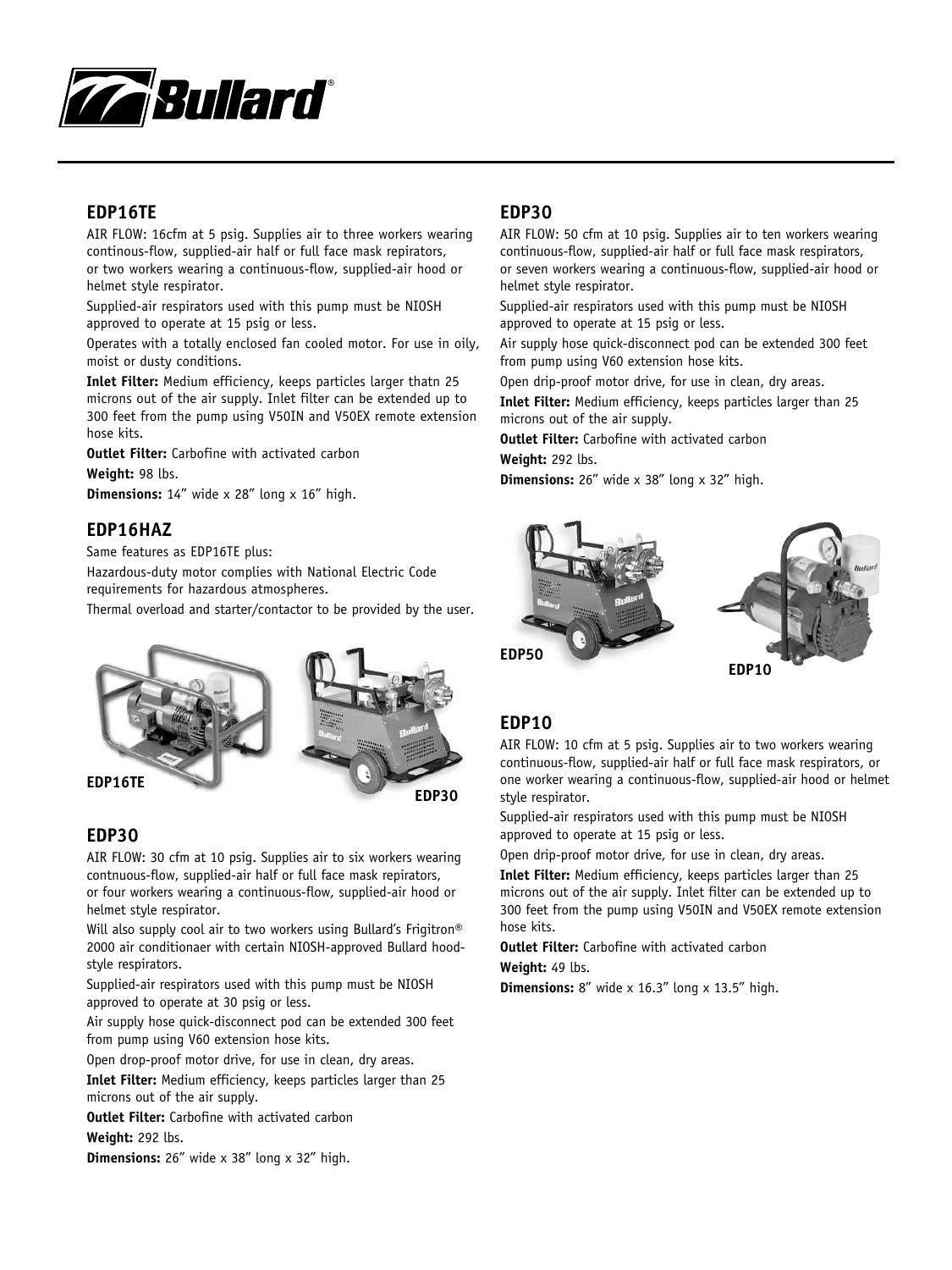# **Bullard Free Air® Pumps User Manual**

### **Respiratory Work Systems**

Bullard offers six convenient airline respirator systems that can be used in a wide variety of job applications - from painting and abrasive blasting to pharmaceutical and chemical manufacturing. All you need for effective respiratory protection comes in one simple package - a combination of dependable and durable Bullard products that provide superior service over time.